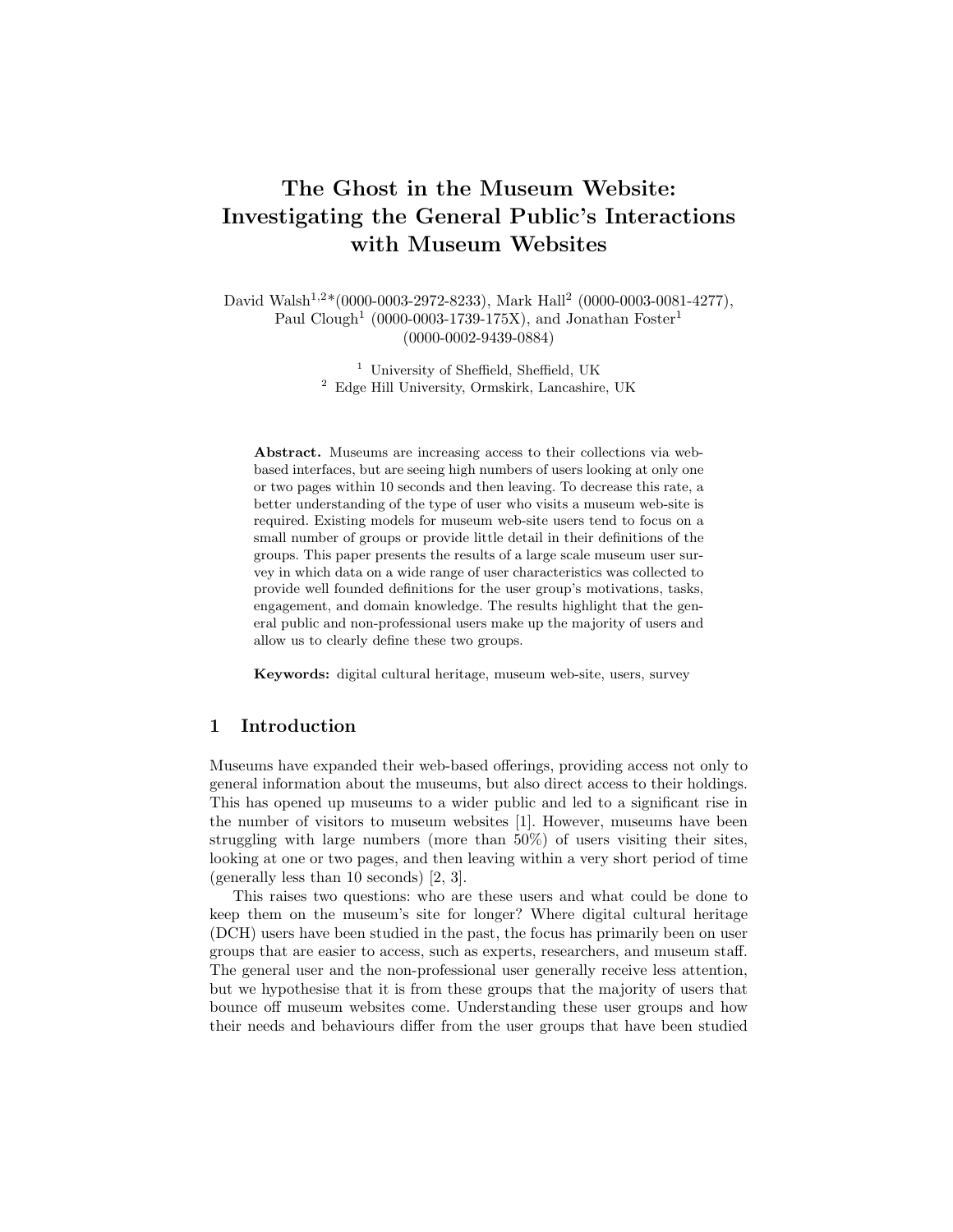more frequently will enable museum web-sites to adapt their content and style of presentation to better support them.

To this end we present the first large-scale study of users from the National Museums Liverpool's web-site. National Museums Liverpool (NML) is a collection of seven museums that cover a wide range of areas from art galleries to natural history and slavery. Similar to the studies previously cited data from their transaction logs indicates that approximately 60% of their users leave within 10 seconds. They thus form an appropriate case study, particularly as their wide spread of subject areas leads to wide range of museum visitors. Within this context the study addresses the following research questions:

RQ1 Which user groups use NML's web-site?

RQ2 How can we define the general public / non-professional user groups? RQ3 Is there a difference between the general public and non-professional groups?

The remainder of this paper is structured as follows: in Section 2 we discuss existing work to understand and classify digital cultural heritage users. Section 3 describes the study we undertook; Sections 4 and 5 present and discuss the results; and Section 6 presents our conclusions and directions for future work.

## 2 Background

Visitors to physical museums have been studied for a long time. Indeed one of the first studies was conducted in 1884 in Liverpool Museum, identifying four groups of users: students, observers, loungers, and German and Scandinavian immigrants [4]. Following on from this, studies have investigated museum visitors in various contexts including their motivations [5], who they visited with [6, 7], the role taken [5], and their engagement with the museum [8]. While it is tempting to apply physical visitor models to the digital world, there is no certainty that the two entirely overlap [9] and on-line visitors should be studied in their own context [10].

#### 2.1 User Expertise

The user's expertise is one of the most common facets for distinguishing different user groups. The simplest distinction here is between generic groups, such as novice and expert [1]. Vilar et. al [11, p.150] define professional users as those who act within the formal part of a profession, having good knowledge of the task, being trained and usually having experience with it and deep understanding of its context. More generally [12] defines experts as "specialists in the field of cultural heritage.", while [13] introduces the Museum Information Professional as someone working with information resources and a desire for meeting user needs whether users are inside or outside the museum.

In contrast the lay user, non-expert, or novice are typified as having no formal or only limited training [14, 11] in relation to DCH or as being completely new to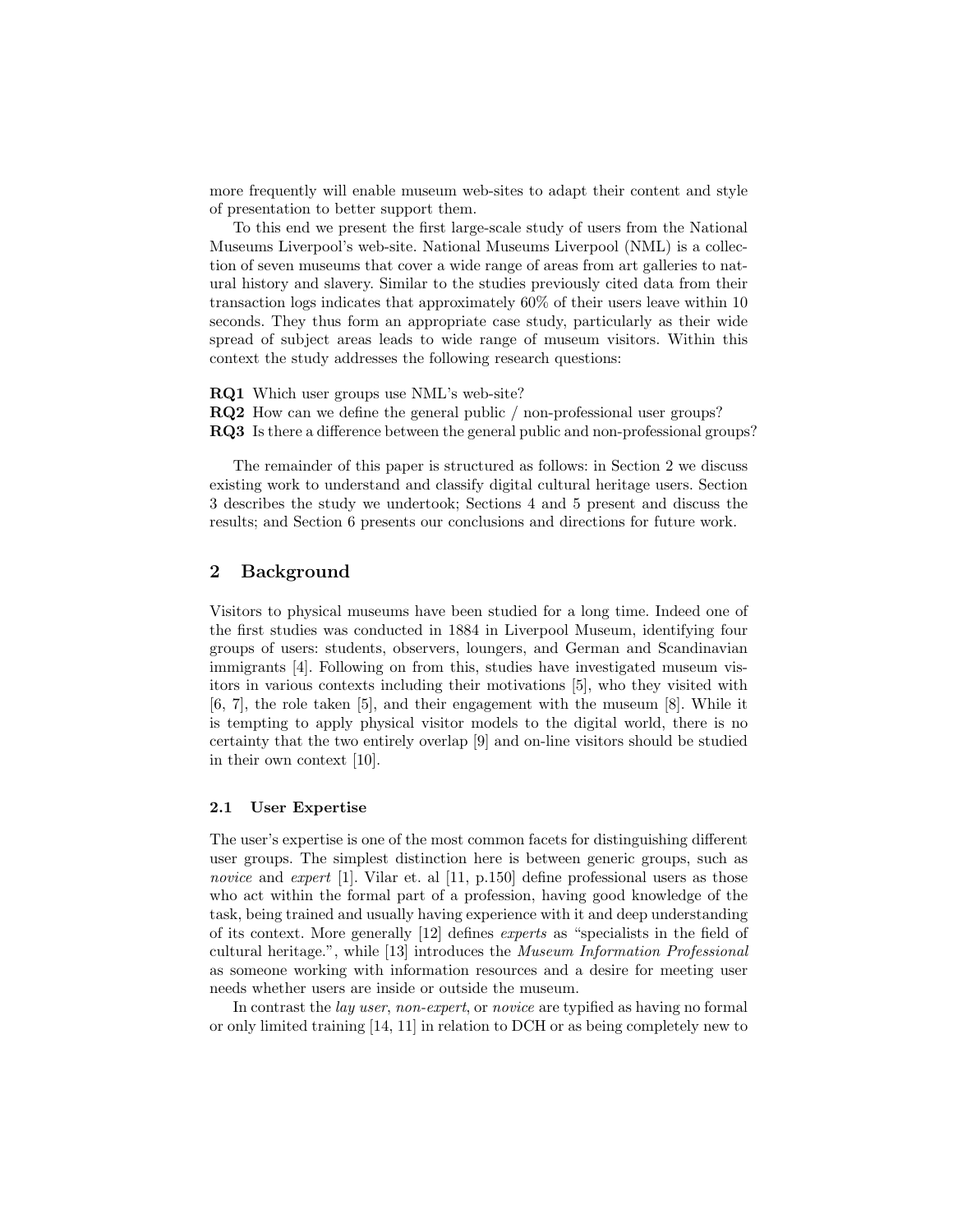the entire environment [12]. [15] list "knowledge of the task, information needs and system expectations" as the main distinction from the expert.

Between these two extremes lies the hobbyist or non-professional user [16, 17, 18, 19, 7] who shares with the expert the knowledge of DCH, but has the lay user 's focus on personal reasons. Related to both the novice and hobbyist are the casual leisure users who are often "first- and short-time visitors" [20, p.74], who have "just stumbled across [the digital] collection in the same way that they would wander into the CH institution's physical space" [21, p.1].

#### 2.2 Information Needs, Motivation, and Role

An analysis of the London Science Museum's physical and virtual visitors defined three groups based on their information needs [22]: general visitors who require general information, such as opening hours or prices; educational visitors who require additional, detailed information to plan their visit; and specialist visitors who require more detailed information on collections and offer more expertise.

Similarly, [23] describe Library of Congress' National Digital Library users: groups were defined by combining their motivations, domain knowledge, system knowledge, task focus, and time allocation. This lead to nine different groups: staff, hobbyists, scholars, professional researchers, rummagers (browsers), object seekers, surfers, Teachers K-16, Students K-16. Similarly, the CULTURA project identified the following groups: professional researchers, apprentice investigators, informed users, and the general public [24].

#### 2.3 Definitions of User Groups and the General Public

As this brief review shows, there are a large number of potential classification systems, which in some cases overlap; in some use different terminology for equivalent or very similar groups; and in some cases use the same terminology very differently. Additionally, many of the user groups identified above are defined via a single sentence or phrase, such as "specialists in the field of cultural heritage." When it comes to deciding how to support these user groups, this low level of detail in the definition limits the usefulness of the groupings.

Additionally, the closer the user group is to the general public, the less clearly defined the user groups become. Frequently, the general public or general visitor are treated as catch-alls for those users who do not fit into any of the more well-defined groups. However, it is our hypothesis that these groups are actually the most common type of visitor to museum web-sites and thus require closer attention than they have received so far.

The study reported in this paper addresses these shortcomings by acquiring on-line museum visitor responses for a wide range of criteria derived from the literature and in particular provides a detailed view onto the general public / non-professional user.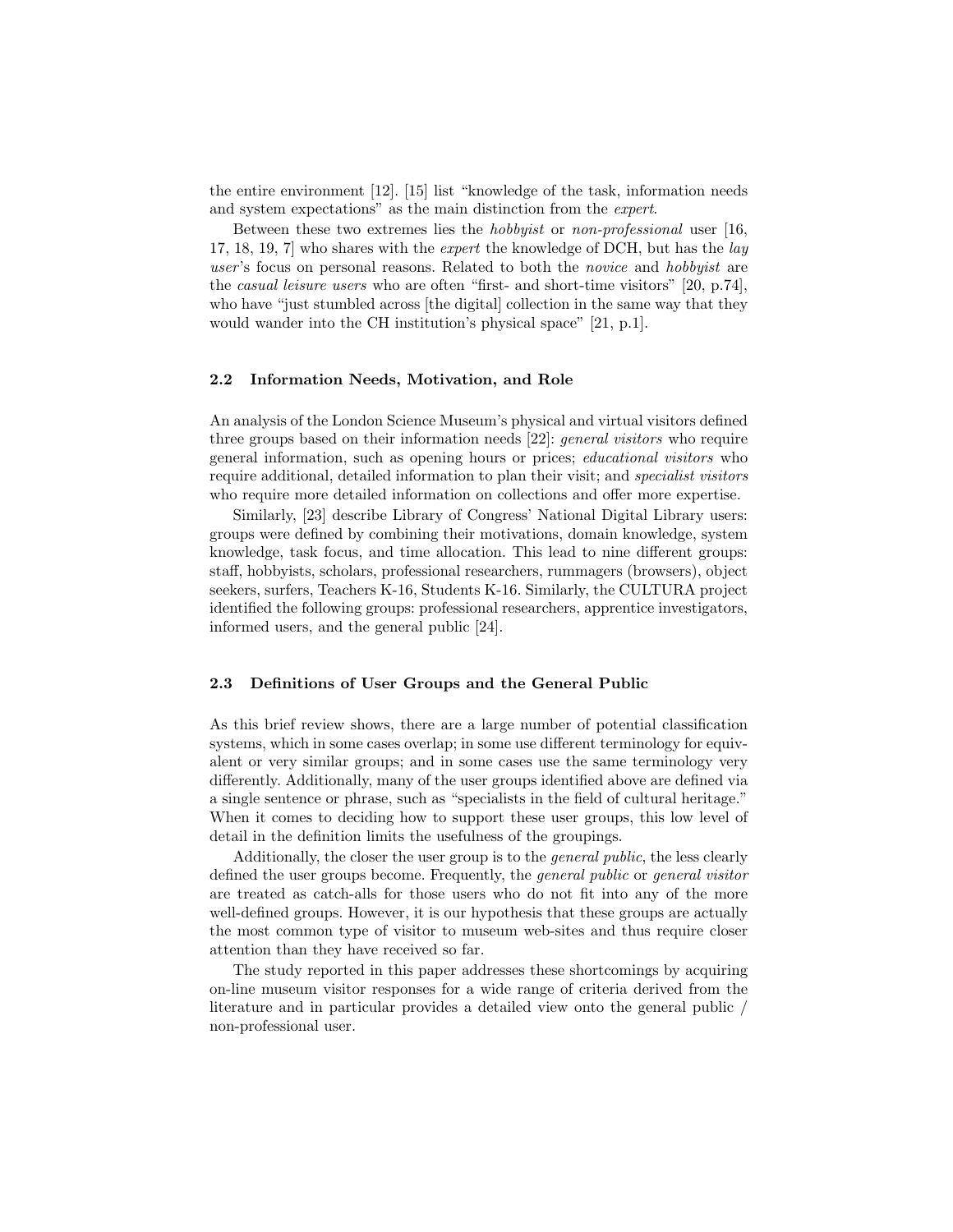## 3 Methodology

To study visitors of the NML web-site an on-line survey was created based on user group definitions identified in the existing literature. The on-line survey consisted of 22 questions and was delivered via the PollDaddy system<sup>3</sup>. Six questions covered standard demographics (age, gender, education, employment status). The remaining questions were derived from user group definitions, or surveys, found in the literature. These were grouped into seven categories around aspects previously used to define groups: motivation [7], task [25, 18, 26, 27], content types, sharing  $[27]$ , engagement $[25, 28, 29]$ , domain knowledge $[18]$ , usage  $[30]$ , and technical expertise[29]. Table 1 shows those questions where significant differences between the "general public", "non-professional" and other user groups were found.

Table 1. Survey questions that show significant differences between the "general public", "non-professional" and other user groups. Question #7 allowed the participant to select multiple responses.

|    | $\#$ Category | Question                                                                       |
|----|---------------|--------------------------------------------------------------------------------|
|    | Motivation    | Today I am visiting the NML website: [personal, study, pass]                   |
|    |               | time, work                                                                     |
|    | Task          | What is the primary purpose of your visit to the NML web-                      |
|    |               | site today?                                                                    |
|    | Engagement    | How frequently do you visit the NML website?                                   |
|    |               | Domain Knowledge In the context of cultural heritage and your current visit to |
|    |               | the NML website please select the appropriate statement:                       |
|    |               | novice, some experience, highly experienced, don't know                        |
| 5. |               | Domain Knowledge Rate your general Cultural Heritage knowledge                 |
| 6  | Demographics  | Where in the world are you at the moment?                                      |
|    | User Group    | Which of the following groups would you place yourself in                      |
|    |               | for this visit to the NML website?                                             |

#### 3.1 Recruitment of Participants

Participants were recruited from NML's web-sites via a small banner pop-up, which appeared after a 10 second delay. Visitors were only invited once, regardless of whether they chose to participate or ignore the pop-up.

In the survey, visitors first had to confirm that they agreed to participate. They then answered the 14 questions focusing on the aspects defining user groups, before providing demographics data. Finally, on the last page they selfclassified into a set of user groups identified from the literature (question  $#7$ ). Participants were then thanked and provided with a link back to the NML site.

<sup>3</sup> https://polldaddy.com/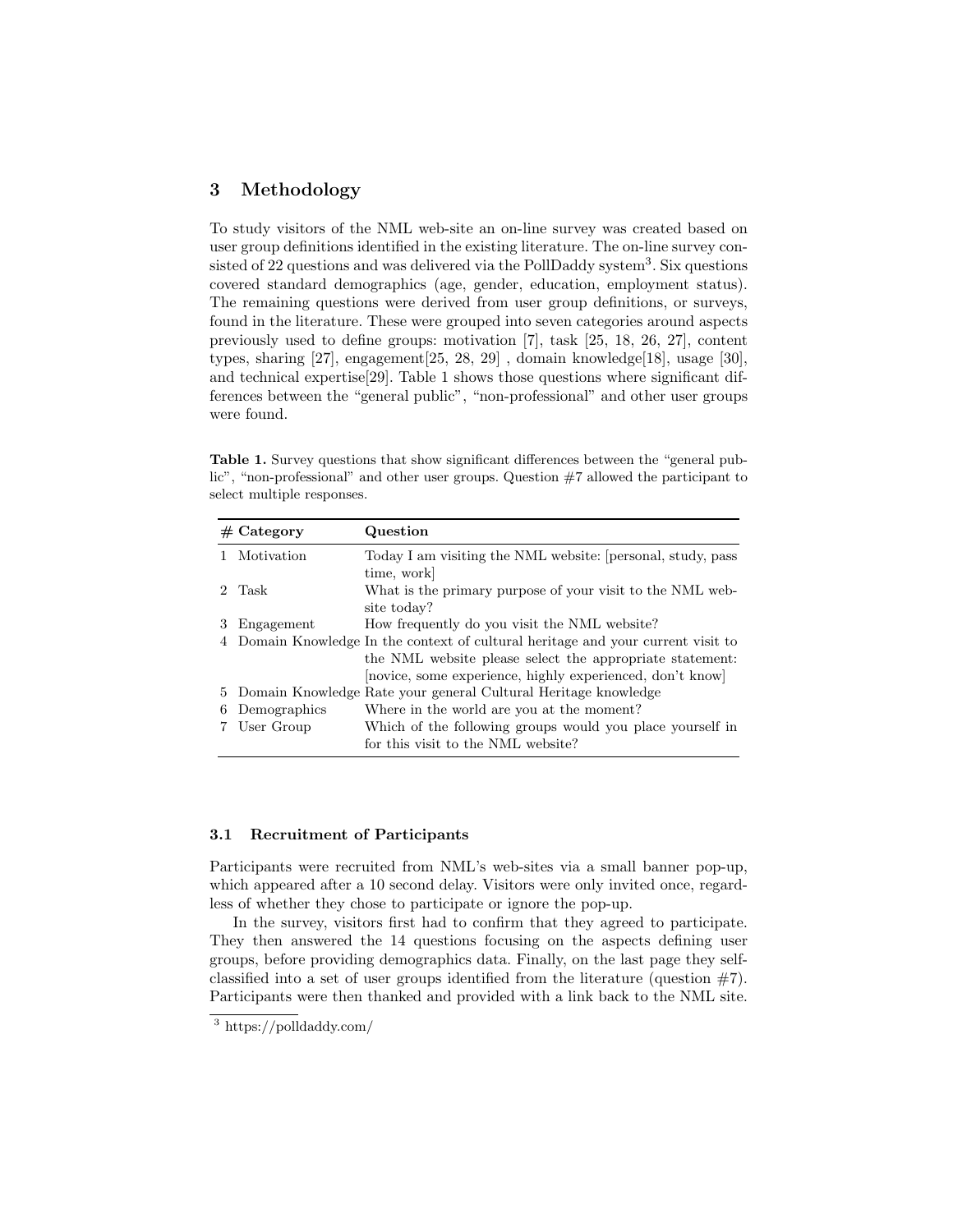The survey was available for a four week period  $(1/2/2017$  to  $14/2/2017)$  on the Museum-focused areas (World Museum<sup>4</sup>, International Slavery Museum<sup>5</sup>, Sudley House<sup>6</sup>, and the Maritime Museum<sup>7</sup>) and  $(15/2/2017$  to  $1/3/2017)$  on the Gallery areas (Walker Art Gallery<sup>8</sup> and Lady Lever Art Gallery<sup>9</sup>).

#### 3.2 Participants

1118 participants were recruited, of which 573 completed the survey (51% completion rate). Of these, 9 were aged below 18 and subsequently filtered out (to avoid safeguarding issues), resulting in a final data-set of 564 participants.

348 participants were female (61%) and 211 male (37%) (14 unspecified). The majority of participants  $(204, 36\%)$  were in the 35-54 age group, 147  $(26\%)$  were between 55 and 64, 110 (20%) between 18 and 34, 84 (15%) between 65 and 74, and 19  $(3\%)$  over 75. 61  $(11\%)$  were educated to secondary school level, 134  $(24\%)$ to further-education level, 193 (34%) had a degree, 116 (21%) had a masters-level qualification and 33 (6%) held a doctoral qualification, 21 (4%) participants chose no standard qualifications. Additionally 170 held a professional certification.

The majority (55%) of participants were employed, either full-time (208, 37%) or part-time (107, 19%). 122 (22%) were retired, 56 (10%) students, and the remainder not in employment. Participants were recruited from across the globe: 196 (35%) from the Liverpool/Merseyside area, 129 (23%) from the northwest of England,  $102 \ (18\%)$  from the rest of England,  $35 \ (6\%)$  from the rest of the UK, and 102 (18%) from the rest of the world.

The wide range and distribution of participants indicates that while participants self-selected for participation, the data-set is highly likely to be representative of the range of users of the NML web-sites.

## 4 Results

To address the first research question we look at how participants self-classified themselves for question  $#7$ . Participants could select any number of responses and were provided with an free-text "other" option as well. Table 2 shows the ten most frequently selected responses, which cover 90% of the participant responses. The remaining 10% are covered by multiple-selection responses, where no individual set of responses covers more than 1%. The majority of responses are for a single group only, strongly supporting the idea that participants had clearly defined views on how the groups were delineated and where they saw themselves. The exceptions to this are participants who classified themselves as "non-professional/general public", "academic/teacher", and "non-professional/teacher/general public".

<sup>4</sup> www.liverpoolmuseums.org.uk/wml

<sup>5</sup> www.liverpoolmuseums.org.uk/ism

<sup>6</sup> www.liverpoolmuseums.org.uk/sudley

<sup>7</sup> www.liverpoolmuseums.org.uk/maritime

<sup>8</sup> http://www.liverpoolmuseums.org.uk/walker

<sup>9</sup> http://www.liverpoolmuseums.org.uk/ladylever/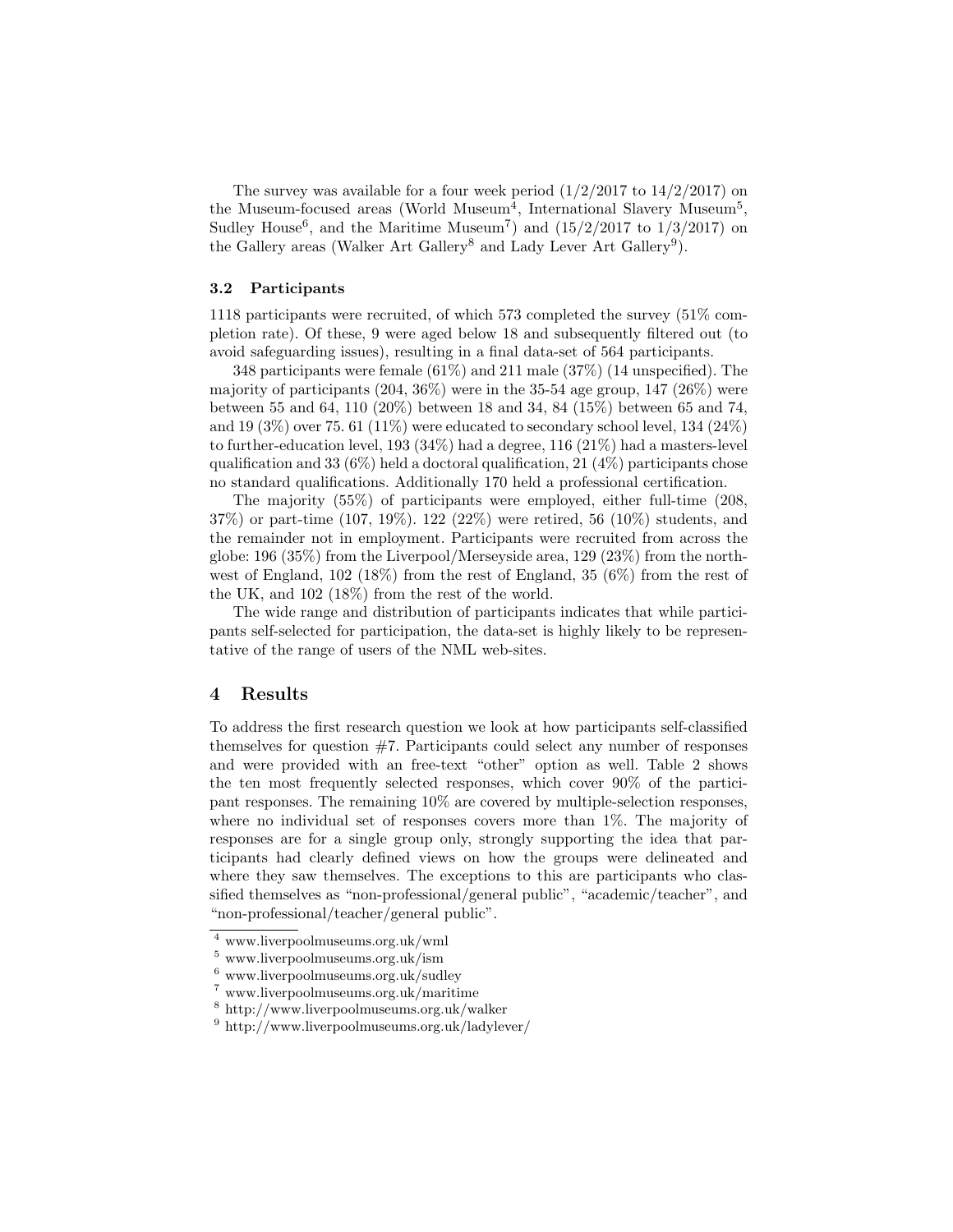To simplify further analysis we first investigated whether these multi-selection groups could be merged into the single selection groups. Our hypothesis was that "non-professional/general public" should be merged with "non-professional", "academic/teacher" with "academic", and "non-professional/ teacher/general public" with "teacher". The multi-selection groups were compared to each of the single-selection groups using  $\chi^2$  tests. For the "nonprofessional/general public" group there were significant differences to the "general public" group  $(p < 0.05)^{10}$  and no significant differences to the "nonprofessional" group. Likewise the "academic/teacher" showed no differences from "academic", but differed from the "teacher" group ( $p < 0.05$ ). For the "non-

professional/teacher/general public" group there were no differences to the "teacher" group, but significant differences  $(p < 0.05)$  to "non-professional" and "general public" groups. The multi-select groups have thus been merged following the hypothesis, resulting in the set of seven primary user groups (Table 2), which will be used for the further analysis (the "other" group has not yet been analysed in more detail and is not taken into account for the further analysis).

| Group                                   | <b>Pre-merging Merged</b> |     |
|-----------------------------------------|---------------------------|-----|
| General Public                          | 253                       | 253 |
| Non-professional                        | 89                        | 137 |
| Non-professional/General Public         | 48                        |     |
| Student                                 | 33                        | 33  |
| Other                                   | 26                        | 26  |
| Teacher                                 | 18                        | 25  |
| Academic                                | 16                        | 25  |
| Museum Staff                            | 10                        | 10  |
| Academic/Teacher                        | 9                         |     |
| Non-professional/Teacher/General Public |                           |     |

Table 2. Most frequently selected user groups, before applying the rules merging the multi-selection responses (pre-merging) and after (merged). In both cases the "Other" group has not been subjected to further analysis.

To investigate research questions 2 and 3, a series of  $\chi^2$  tests were used to compare the merged groups' responses to all questions. Based on these the questions that provide significant differences between the "general public" and "non-professional" were identified (see Table 1).

For question  $#1$  (motivation) Table 3 clearly shows that the main distinction is the focus on personal reasons for the visit (differences to all groups are significant at  $p < 0.001$ ). Interestingly, there is a significant number of "general public" users who have visited the web-site purely to pass some time; a group that is commonly identified in the physical museum.

<sup>&</sup>lt;sup>10</sup> reporting individual p-values and detailed  $\chi^2$  statistics for grouped results exceeds the available space, but we intend to report them in detail in a future publication.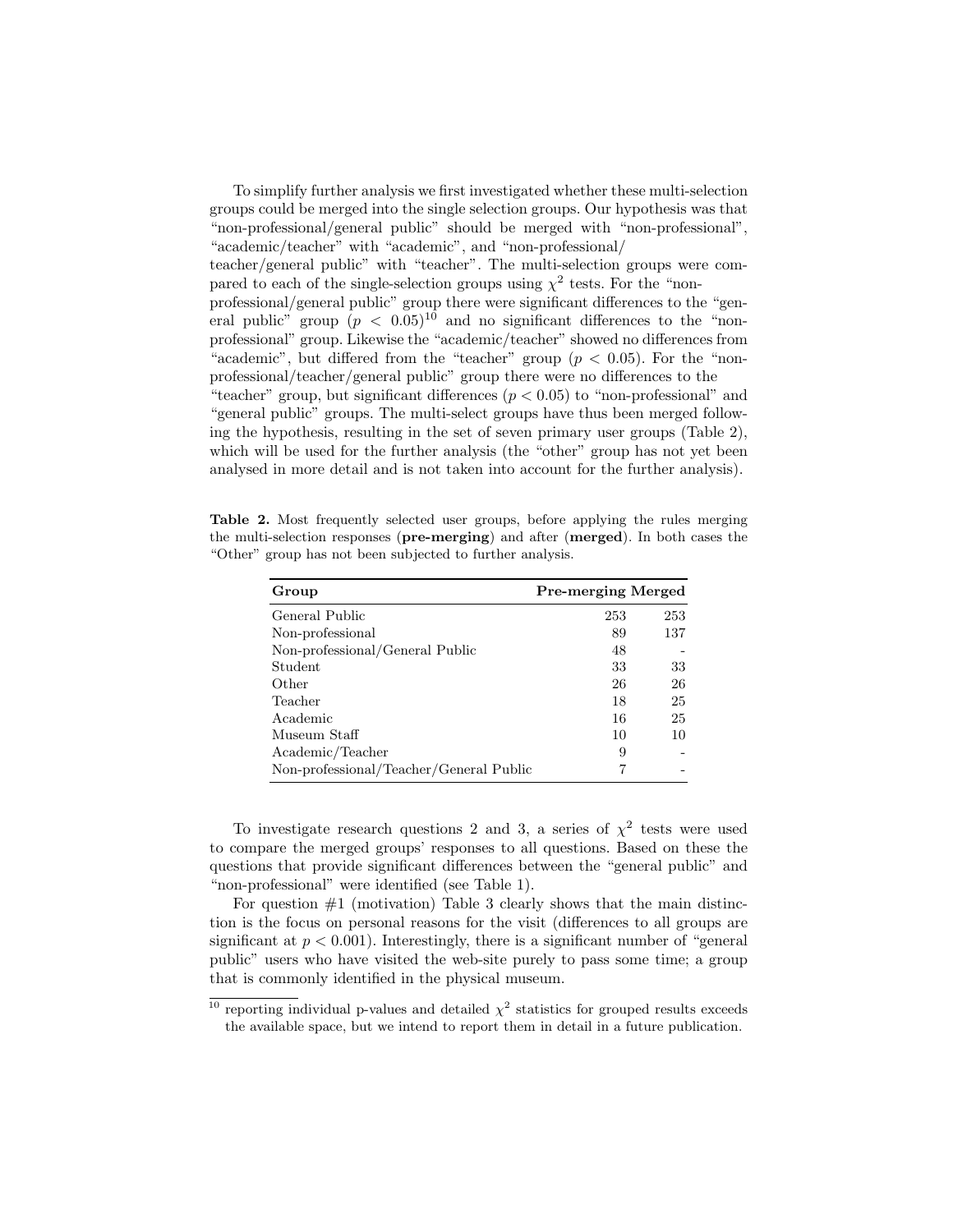Table 3. Responses to the question "Today I am visiting the NML website:"

|                  | Personal Pass Time Study Work |    |    |   |
|------------------|-------------------------------|----|----|---|
| General Public   | 200                           | 43 |    |   |
| Non-professional | 112                           | 15 | 5  | 5 |
| Student          |                               | 2  | 23 |   |
| Academic         | x                             |    | ч  |   |
| Teacher          | 11                            |    |    |   |
| Museum Staff     |                               |    |    |   |

Table 4. Responses to the question "What is the primary purpose of your visit to the NML web-site today?". MO - Museum Overview (gain an overview over the museums' content), CO - Collection Overview (gain an overview over a collection), KC - Known Collection (look at the content of a known collection), KI - Known Item (look for a known item).

|                  |     |          |                             |          |          |                  |               | Pre-Visit MO CO KC KI Shop News Unknown Other |              |
|------------------|-----|----------|-----------------------------|----------|----------|------------------|---------------|-----------------------------------------------|--------------|
| General Public   | 154 | 23       | -13                         |          | 4 8      | 12               |               |                                               |              |
| Non-professional | 49  |          | 9                           |          | -12      | $\theta$         | $\mathcal{D}$ | 3                                             | 35           |
| Student          |     | 6        | 6                           | 3        |          | $\left( \right)$ |               |                                               | $\mathbf{h}$ |
| Academic         | 5   | $\theta$ | $\mathcal{D}_{\mathcal{L}}$ | 3        | 5        |                  |               |                                               | 8            |
| Teacher          | 15  | 3        |                             | $\Omega$ |          | $\cup$           | 2             |                                               | 3            |
| Museum Staff     |     |          |                             |          | $\Omega$ | $\mathbf{0}$     | $\mathbf{0}$  |                                               |              |

For question  $#2$  (Table 4), results show a slightly different picture. Preparation for a visit is a major characteristic for both the "general public" and the "non-professional" groups. However, here the "general public" group is significantly different to both the "academic"  $(p < 0.001, \chi^2 = 41.3, df = 8)$  and "museum staff" ( $p = 0.04$ ,  $\chi^2 = 16.5$ ,  $df = 7$ ) groups but the "non-professional" group is only significantly different  $(p = 0.03, \chi^2 = 16.7, df = 8)$  to the "academic" group. In fact the "teacher" group is almost identical in its purpose to the "general public" group. At the same time there is a significant difference  $(p < 0.001, \chi^2 = 32.1, df = 7)$  between the "general public" and "nonprofessional" groups.

A similar picture emerges for the frequency of visit (Table 5), with significant differences to the "academic" and "museum staff" groups ( $p < 0.001$ ), but no significant differences to the "teacher" and "student" groups.

While in the previous questions the "general public" and "non-professional" groups have been similar, when it comes to domain knowledge, there are some differences between the two. For the domain knowledge about NML (Table 6) the "general public" is significantly different to all other groups at  $p < 0.001$ , except for the "student" group where there is no significant difference. On the other hand, the "non-professional" group is significantly different at  $p < 0.01$  to all groups including the "student" group and the "general public" group.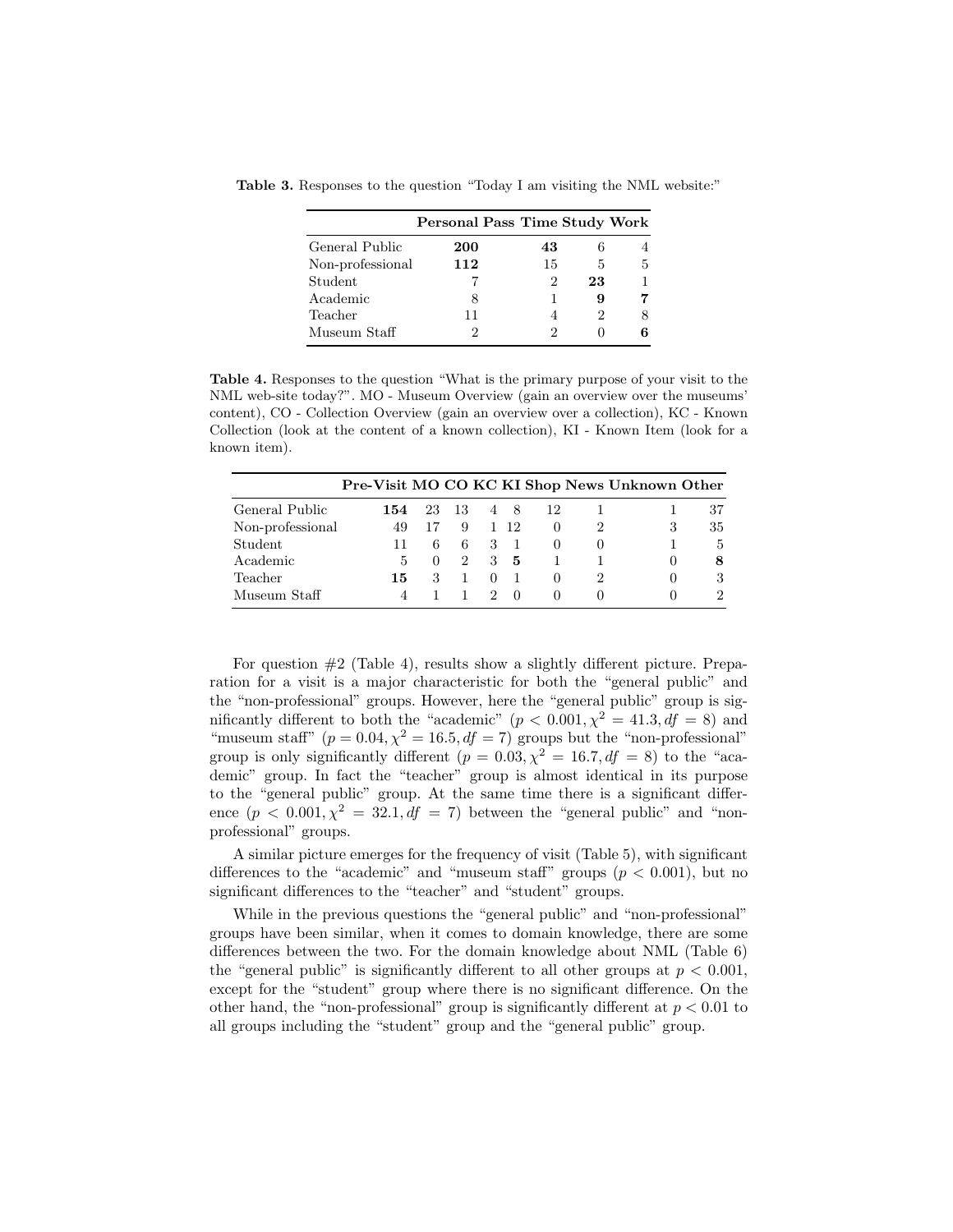|                  | First Visit Yearly Monthly Weekly Daily |    |    |   |   |
|------------------|-----------------------------------------|----|----|---|---|
| General Public   | 133                                     | 82 | 32 |   |   |
| Non-professional | 78                                      | 40 | 13 |   |   |
| Student          | 22                                      |    | 2  | 2 |   |
| Academic         | 10                                      | 10 | 2  |   | 2 |
| Teacher          |                                         |    | З  |   |   |
| Museum Staff     |                                         | 2  | 5  |   | 2 |
| Professional     | h                                       |    |    |   |   |

Table 5. Responses to the question "How frequently do you visit the NML website?"

Table 6. Responses to the question "In the context of cultural heritage and your current visit to the NML website, please select the appropriate statement"

|                  |    | Novice Intermediate Expert Unknown |    |  |
|------------------|----|------------------------------------|----|--|
| General Public   | 78 | 153                                | 16 |  |
| Non-professional | 29 | 98                                 | 10 |  |
| Student          | 14 | 15                                 |    |  |
| Academic         |    | 10                                 | 15 |  |
| Teacher          | 5  | 10                                 |    |  |
| Museum Staff     |    | 5                                  |    |  |

For general CH knowledge (Table 7), the pattern is the same for the "general public", but here the " non-professional" group is only significantly different from the "academic" and "museum staff" groups ( $p < 0.05$ ). The difference to the "general public" is borderline, but not significant ( $p = 0.66$ ).

Finally, the results for location (Table 8) show some differences. The "general public" is significantly different from the "academic" and "student" groups  $(p < 0.03)$ , while the "non-professional" group also differs significantly from the "teacher" group ( $p = 0.05$ ,  $\chi^2 = 8.83$ ,  $df = 4$ ). The difference clearly being that both the "general public" and "non-professional" groups are much more local than the other groups.

## 5 Discussion

The results clearly show that the "general public" and "non-professional" groups are the primary audience of NML's web-sites. These two groups have significantly lower experience with DCH and an early analysis of their 'other' responses indicates that they are less likely to visit repeatedly and less likely to remain engaged with the web-site if they do not immediately find what they are looking for. Based on this, it is likely that a significant fraction of those 60% of users who bounce from the web-sites within 10 seconds also belong to those two groups (particularly the "general public" group). A better understanding of these two groups, that a more detailed analysis of the survey responses will allow, should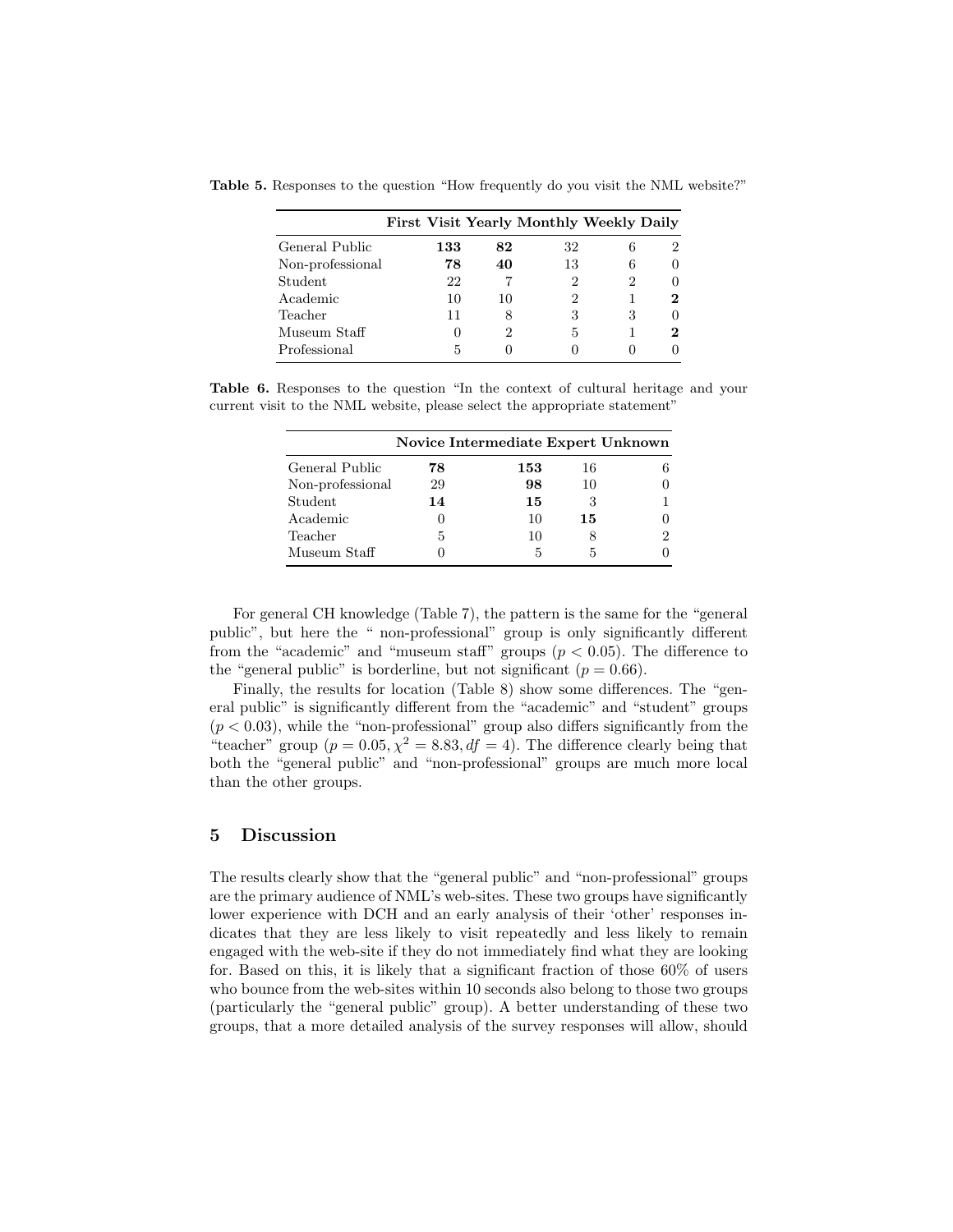Table 7. Responses to the question "Rate your general Cultural Heritage knowledge" (Likert-like scale, 1 - low, 5 - high)

|                  | $Low \quad 2$ |              |                  |    | 3 4 High |
|------------------|---------------|--------------|------------------|----|----------|
| General Public   |               |              | 8 47 112 70      |    | 16       |
| Non-professional |               |              | 3 14 56 49       |    | 15       |
| Student          |               |              | $1 \t7 \t15 \t7$ |    | 3        |
| Academic         | 1             | $^{\circ}$   | $-2.10$          |    | 15       |
| Teacher          | $\Omega$      | $\mathbf{1}$ | 11               | -6 |          |
| Museum Staff     |               | $\cup$       |                  | Б. |          |

Table 8. Location: Distance from the physical museum.

| Group             |    | Merseyside Northwest England UK World |    |    |                |
|-------------------|----|---------------------------------------|----|----|----------------|
| General Public    | 95 | 73                                    | 44 | 18 | 23             |
| Non-Professionals | 47 | 30                                    | 25 | 10 | 25             |
| Students          | 8  | 8                                     |    |    | 9              |
| Academics         |    | 3                                     |    |    | 13             |
| Teachers          | 13 | 3                                     |    |    | $\overline{4}$ |
| Museum Staff      |    |                                       |    |    |                |

enable museums to provide more appropriate services and reduce the bounce rate.

Six questions have been identified that show significant differences between the "general public" and "non-professional" user groups and the other groups. From these four areas have been isolated that define the groups in relation to each other (Table 9). Both groups are generally more motivated by personal reasons and will have a lower amount of domain knowledge. The "general public" also has a strong interest in information for preparing a visit. However, there is also interest in the digital collections, where the personal focus and the lower domain knowledge might mean that current offerings, which are generally structured around the search box (requiring domain knowledge for the search terms), are not providing these user groups with the appropriate type of access and guidance.

The responses also enable separating the "general public" from the "nonprofessional" users based on their task, domain knowledge, and location. While both groups primarily come for personal reasons and are mostly from the local area, "non-professional" users are also drawn from further afield, while the "general public" has a stronger pre-visit information need. However, the main distinction between the two is the amount of domain knowledge the two groups possess. While the "general public" contains a mix of novice and intermediate users, the "non-professional" users generally see themselves as intermediate users. Services to support the two groups will thus have to take into account and support these varying levels.

The results presented here are derived from NML's visitors, but the wide distribution of study participants provides strong support that they will generalise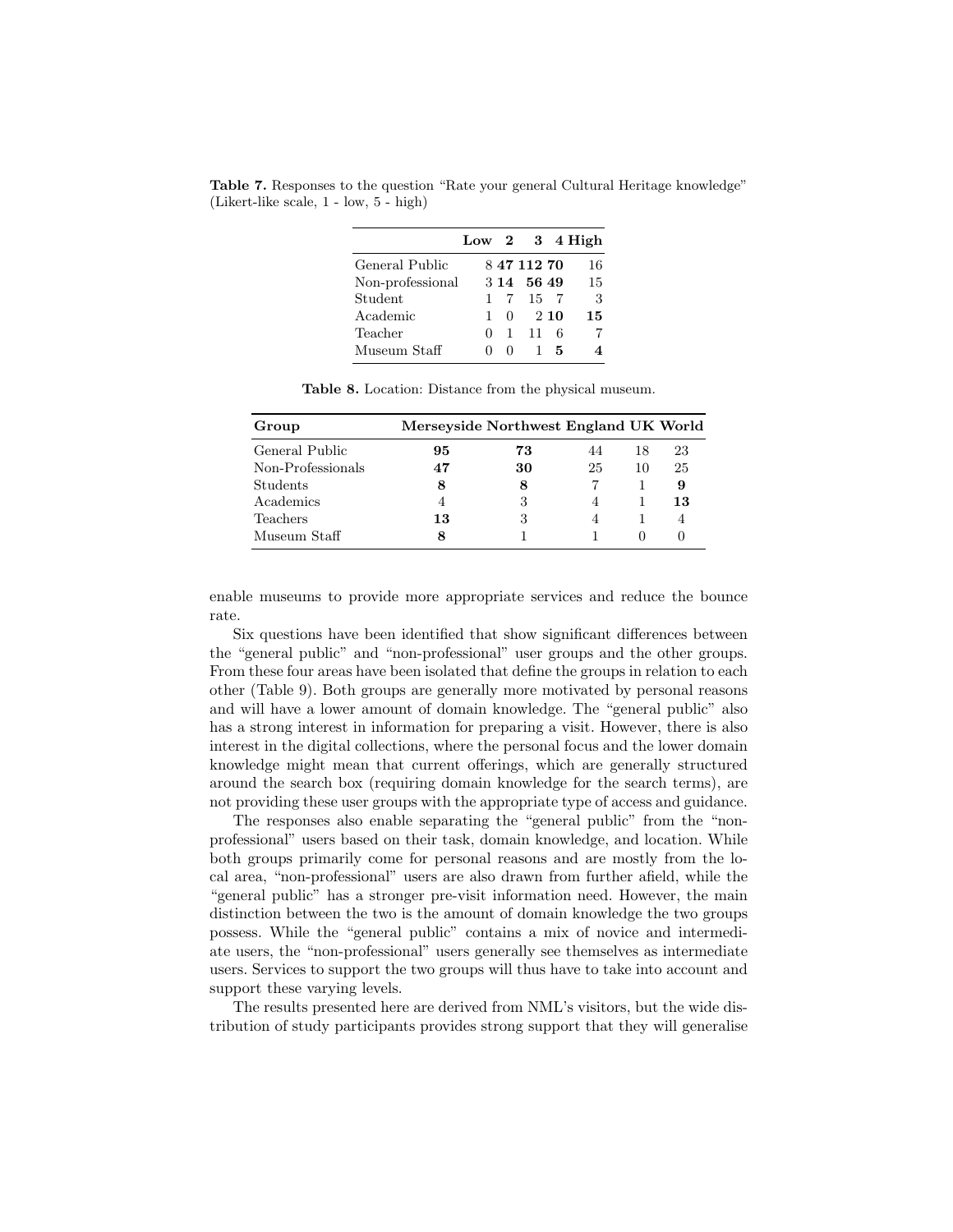Table 9. Defining characteristics for the main user groups. Characteristics marked "-" indicate no clear preference for that characteristic/group. P - Personal, PT - Pass Time, S - Study, W - Work, PV - Pre-Visit, C - Digital collections, N - Novice, I - Intermediate, E - Expert, L - Local, D - Distant. Defining differences between the "general public" and "non-professional" groups are in bold.

| Group             |      |      | Motivation Task Domain Knowledge Location |     |
|-------------------|------|------|-------------------------------------------|-----|
| General Public    | P/PT | PV/C | N/I                                       |     |
| Non-Professionals |      |      |                                           | ./D |
| Students          |      |      | N/I                                       |     |
| Academics         | S/W  | C    | I/E                                       |     |
| Teachers          |      | PV   |                                           |     |
| Museum Staff      | W    |      | I/E                                       |     |

to other DCH web-sites that have both a physical and virtual presence. To what degree they also apply to purely virtual DCH sites, such as Europeana, requires further study.

## 6 Conclusions and Future Work

The majority of research into the users of DCH web-sites has focused on those user groups that are easier to access ("academics", "museum staff", "students", and "professionals"). However, as the results of the survey reported here show, they form only a small fraction of the total number of web-site visitor. The main user groups are the "general public" and "non-professional" visitors, who make up nearly 70% of all visitors. In addition to identifying these groups as the main user groups, the survey data also allowed us to define those criteria (motivation, task, engagement, domain knowledge, and location) that distinguish these two groups from the other groups and also the criteria (domain knowledge and location) that distinguish the two groups from each other.

Due to the lower degree to which these two groups have been studied, it is also highly likely that current DCH web-site offerings are not as suitable for these groups as ideally desired. This would also explain why DCH web-sites suffer such high bounce rates, as based on the survey results, those users who leave immediately are more likely to belong to the "general public" and "nonprofessional" user groups, as the initial analysis of their responses indicates that they are more likely to give up quickly.

The analysis presented here provides an initial view onto the responses; however, significant work remains to investigate exactly how the different user groups interact with the site, whether patterns emerge and how users' interactions can be better supported across a range of tasks and goals.

Acknowledgements. We would like to thank National Museums Liverpool for giving us access to their users by allowing us to run the survey on their web-sites.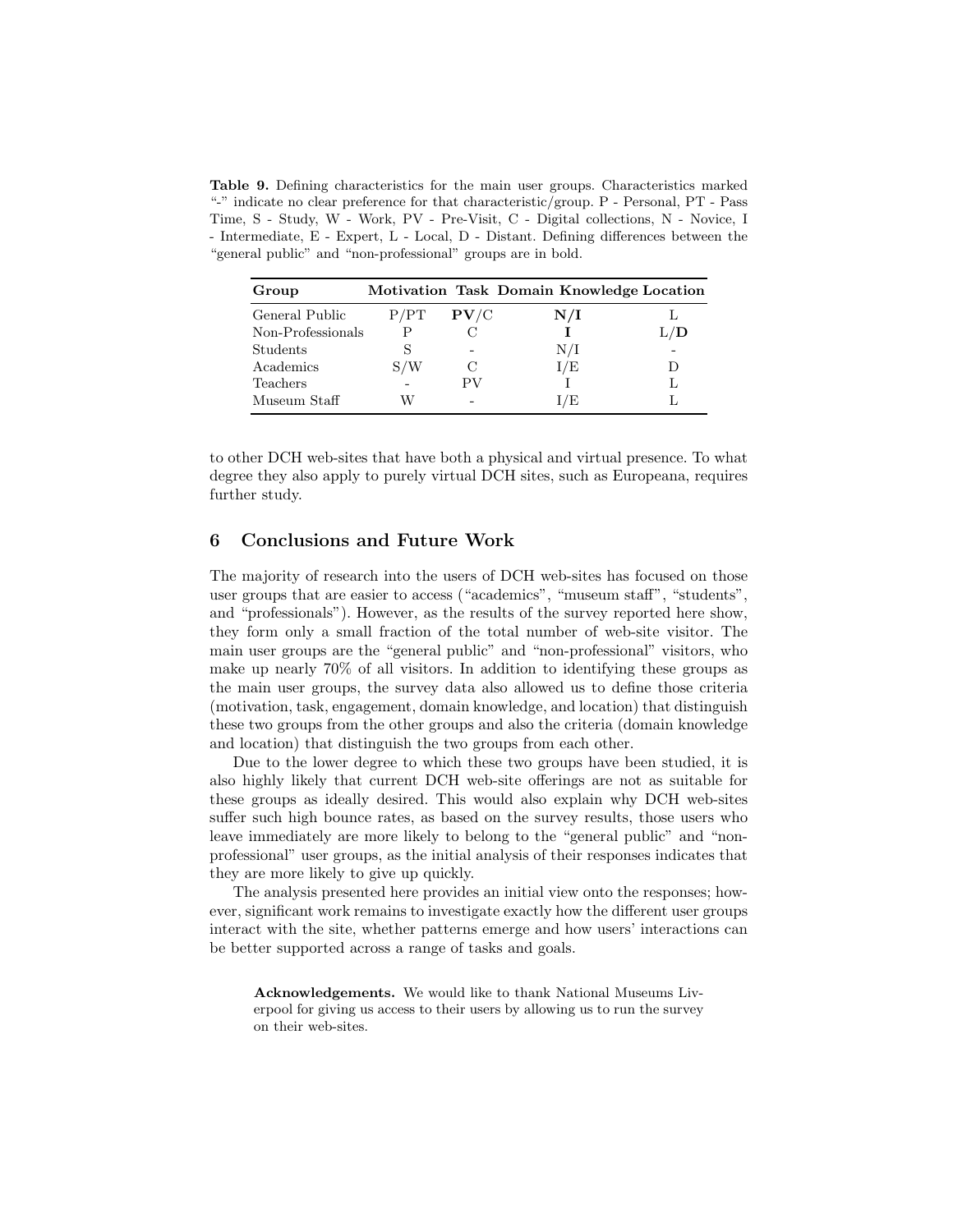## Bibliography

- [1] Johnson, A.: Users, use and context: supporting interaction between users and digital archives. What Are Archives?: Cultural and Theoretical Perspectives: A Reader (2008) 145–64
- [2] Hall, M.M., Clough, P.D., de Lacalle, O.L., Soroa, A., Agirre, E.: Enabling the discovery of digital cultural heritage objects through wikipedia. In: Proceedings of the 6th Workshop on Language Technology for Cultural Heritage, Social Sciences, and Humanities, Association for Computational Linguistics (2012) 94–100
- [3] Ciber: Europeana 2012-2013: usage and performance update. Technical report, CIBER Research (july 2013)
- [4] Hein, G.E.: Learning in the Museum. Volume 47. (1998)
- [5] Falk, J.H.: Identity and the museum visitor experience. Left Coast Press (2009)
- [6] Dierking, L.D., Falk, J.H.: Family behavior and learning in informal science settings: A review of the research. Science Education 78(1) (1994) 57-72
- [7] Spellerberg, M., Granata, E., Wambold, S.: Visitor-first, mobile-first: Designing a visitor-centric mobile experience. In: Museums and the Web. (2016)
- [8] Templeton, C.A.: Museum visitor engagement through resonant, rich and interactive experiences. (2011)
- [9] Cunliffe, D., Kritou, E., Tudhope, D.: Usability evaluation for museum web sites. Museum Management and Curatorship 19(3) (2001) 229–252
- [10] Peacock, D., Brownbill, J.: Audiences, visitors, users: Reconceptualising users of museum on-line content and services. In: Museums and the Web, Citeseer (2007)
- $[11]$  Vilar, P., Sauperl, A.: Archival literacy: Different users, different information needs, behaviour and skills. In: Information Literacy. Lifelong Learning and Digital Citizenship in the 21st Century. Springer (2014) 149–159
- [12] Pantano, E.: Virtual cultural heritage consumption: a 3d learning experience. International Journal of Technology Enhanced Learning 3(5) (2011) 482–495
- [13] Marty, P.F.: Meeting user needs in the modern museum: Profiles of the new museum information professional. Library  $\&$  information science research 28(1) (2006) 128–144
- [14] Hogg, C., Williamson, C.: Whose interests do lay people represent? towards an understanding of the role of lay people as members of committees. Health Expectations  $4(1)$  (2001) 2–9
- [15] Cifter, A.S., Dong, H.: User characteristics: Professional vs. lay users (2009)
- [16] Kelly, L.: The interrelationships between adult museum visitors' learning identities and their museum experiences. chapter 3. Methodology (2007) 3–46